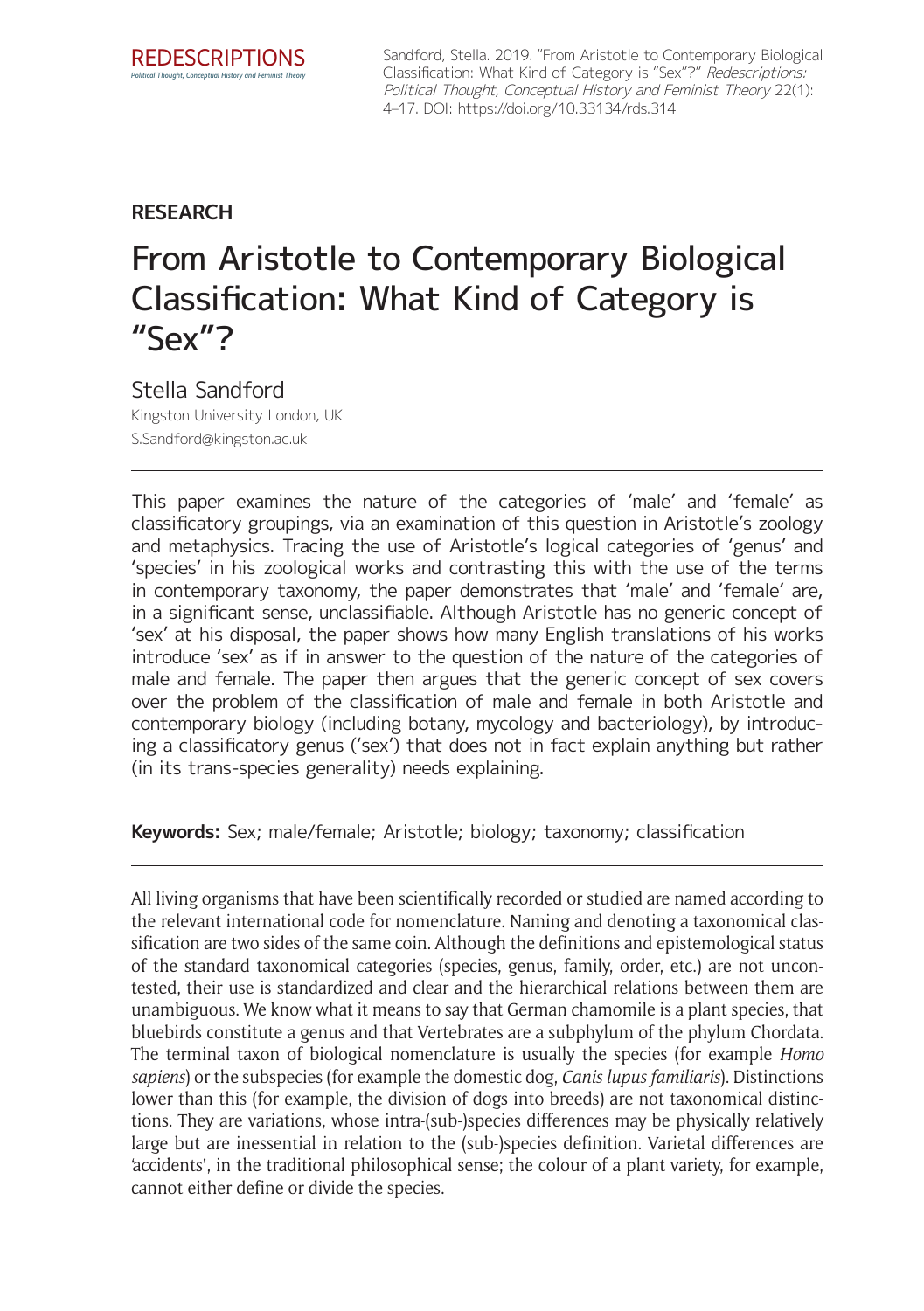Bearing this in mind, the question arises: what sort of a difference is sex difference in relation to these categories? When we categorise individuals or groups of organisms as 'male' or 'female,' what is the relationship between this categorisation and the formal taxonomical classification of species, subspecies, and so on? That is, what kind of categorisation is identification as 'male' or 'female' in relation to the kind of categorisation we see in biological taxonomy? What kind of category is 'sex'?

In part 1 of this study, these questions are addressed via an examination of aspects of Aristotle's zoological works, specifically his use of the logical terms *genos* (genus) and *eidos* (species) in those works, and his brief discussion (in the *Metaphysics*) of the male-female difference in relation to species definition. This route is suggested by the fact that Aristotle's terms are at the basis of modern biological taxonomy. But more importantly, this study of Aristotle highlights (in part 2) the problematic nature of the classificatory categories of male and female, especially as (contrary to expectations fostered by most English translations) he has no generic category of 'sex' (part 3). Finally, the paper shows how this problem endures in contemporary systems of biological classification and concludes that the generic concept of 'sex' is not an answer to the question of the nature of the categories of male and female, but is itself a problem that needs to be addressed.

### **1. Genus and species: logic and nature**

Aristotle's zoological works distinguish and compare various animals and various parts of animals utilising the terminology, and to some extent the methods identified, in his logical works. Most obviously, Aristotle works on animals – especially *History of Animals* and *Parts of Animals* – use the logical terms 'genus' (*genos*), 'species' (*eidos*) and 'differentia' (*diaphora*) to identify essences and (in principle) to supply definitions according to the rules set out in the logical works. *Mutatis mutandis*, this terminology is the basis for all modern systems of biological classification, or the basis of biological systematics itself. However, when the terms '*genos*' and '*eidos*' are employed in Aristotle's zoological works they do not correspond to the taxonomical categories of 'genus' and 'species' in modern natural history and biology.<sup>1</sup> Modern taxonomical categories (for example, species, genus, family, order, class, phylum, and so on) allow for the classification of living organisms in a hierarchical system; that is, they designate rank or level in a hierarchic classification. The entities that are thus classified are 'taxa'; they are what Ernst Mayr (1991, 20) calls the 'concrete objects of zoological classification' – thus the species 'German chamomile' (*Matricaria chamomilla*), the genus 'bluebirds' and the subphylum 'vertebrates' are all taxa at different ranks.<sup>2</sup> In modern taxonomy what is, for example, identified as a species group could never in principle also be a genus. Of course, DNA analysis of a particular organism group might require its reclassification in a different species group; similarly, further study of a subspecies might cause it to be reclassified as a species. But no taxon can be simultaneously be a subspecies and a species, or as a species and a genus.<sup>3</sup> The categories of 'species' and 'genus' refer each taxon to what Pierre Pellegrin (1986, 68) calls a fixed position, designating a constant level of reality, within the modern system of classification.4

<sup>1</sup> We are so apt to be misled by this that there is a case for not translating *genos* and *eidos* as 'genus' and 'species'. Lennox (2001: 127 and passim) argues this, preferring 'kind' and 'form'.

<sup>2</sup> Mayr, 1991: 20, 21. See also Minelli 1993: 3–4; Simpson 1961: 19: '*A taxon is a group of real organisms recognized as a formal unit at any level of a hierarchical classification*.'

<sup>&</sup>lt;sup>3</sup> Taxonomists might argue about whether a given group of organisms constitute a single species or a group of subspecies, as recently has happened with giraffes. During the period of argument some may refer to a given group as a subspecies while others do not recognise it as such. But the point is that the argument is about whether they are one or the other; all parties concerned presuppose that they cannot be both. Even where genera are monospecific the single species in that group is still classified as a species.

<sup>4</sup> See also Pellegrin 1985 and 1987.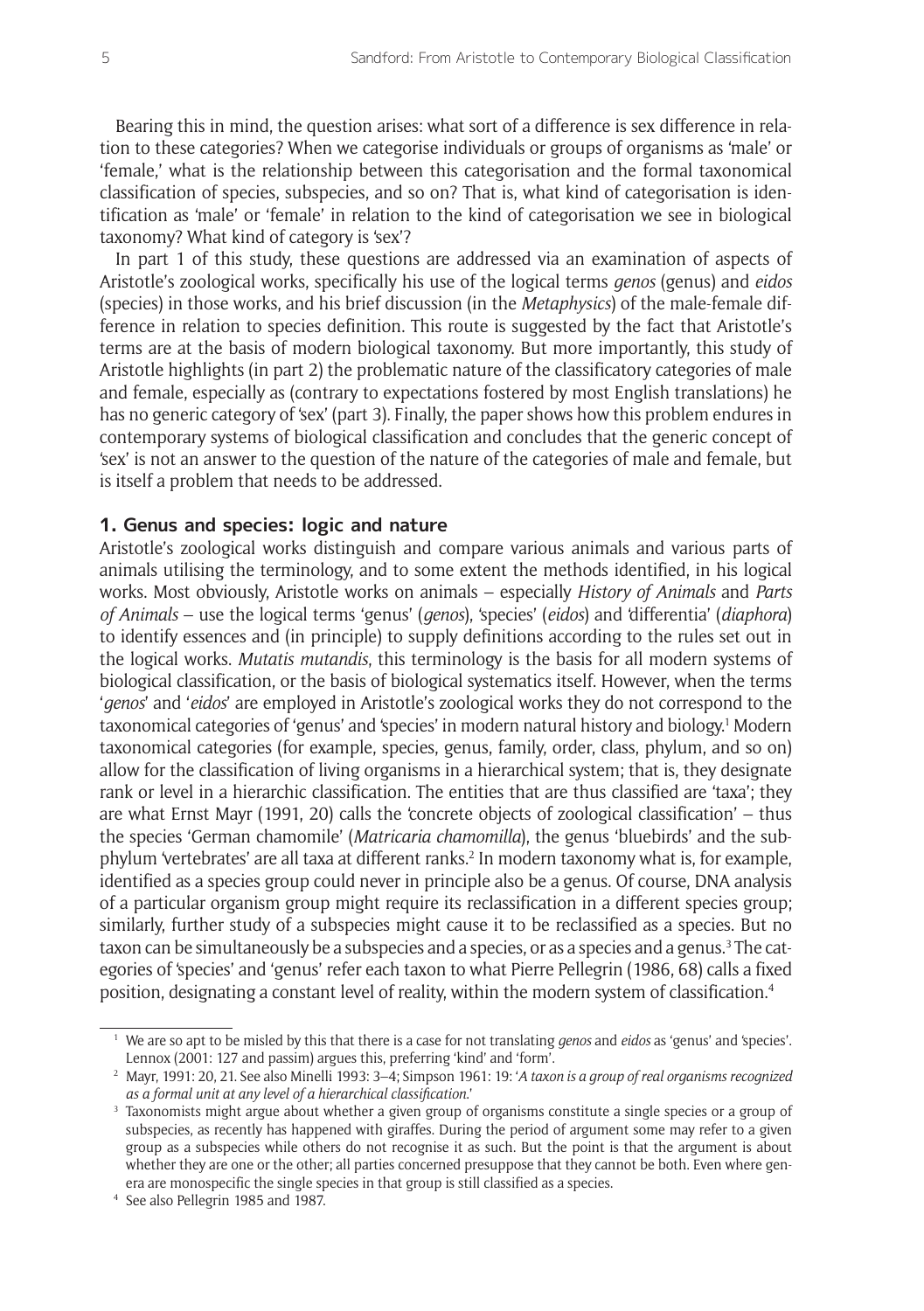In the *Categories* and *Posterior Analytics* Aristotle explains that a species is defined through its genus and its differentia (what came to be known as definition *per genus et differentiam*). What a species is, is determined by the genus to which the species belongs and what differentiates that species from all other species of the same genus. Because the genus is more general than the species, answers to the question 'What is it?' are always more instructive when the species is given. To the question 'What is this?', the answer 'It is a horse' is more instructive than 'it is an animal,' though the horse does belong to the genus 'animal'. Aristotle's theory of definition looks for what commentators now call the 'infima species,' the lowest species – that species which is *not* a genus for anything else, for example, 'human'.

Following these rules, Aristotle's zoological works sometimes use the terms 'genus' and 'species' when grouping and comparing animals, but the terms are not taxonomic in the sense set out above. *Genos* and *eidos* are not taxonomic categories in a system of classification for Aristotle because what is for the purposes of one discussion treated as a *genos* containing several *eidē* may well elsewhere be treated as an *eidos* of a different *genos*; similarly, what is at one time an *eidos* may elsewhere be treated as a *genos*. Thus here 'classification' refers to looser, often *ad hoc*, groupings of living organisms.<sup>5</sup>

Although Aristotle does not (and probably did not aim) to construct any systematic classification, his application of the logical categories of genus and species in the zoological works sometimes results in groupings that we still today recognise as taxa, albeit at different taxonomical ranks: 'By "genus" I mean, for instance, Bird or Fish; for each of these is subject to difference in respect of its genus, and there are many species of fishes and of birds' (*HA* I, 1, 486a23–5).6 Further, Aristotle distinguishes between different kinds of comparison and different kinds of difference and fairly consistently casts these as 'generic' and 'specific' differences. These differences are, or can be, sorted according to the distinction, set out at the beginning of the *History of Animals*, between differences that are a matter of degree and those that compare things only analogously. For example, the difference between firm and soft flesh, or between a short and a long beak, are differences of degree, of the more and the less, and 'as a general rule, most parts and those that go to make up the bulk of the body are either identical to one another or differ from one another in the way of contrariety and of excess and defect. For the more and the less may be represented as excess and defect.' However, 'there are some animals whose parts are neither identical in form nor differing in the way of excess and defect; but they are the same only in the way of analogy, as, for instance, bone is only analogous to fish-bone, nail to hoof, hand to claw, and scale to feather; for what the feather is in a bird, the scale is in a fish' (*HA* I, 1, 486b14–21). In *Parts of Animals* Aristotle says that analogy compares features across genera, whereas differences of degree obtain within a genus: 'For all kinds [*genōn*] that differ by degree and by the more and the less have been linked under one kind [*heni genei*], while all that are analogous have been separated' (*PA* I, 4, 644a17–19).<sup>7</sup> In regards to the functionality of animal parts, Aristotle distinguishes those activities (and their corresponding parts) that i) are common (*koinas*) to all animals; ii) are generic (*kata genos*), that is, 'belong to animals whose differences among each other are seen to be in degree [*kath' huperochēn*]'; and iii) those that are specific (*kat' eidos*): 'For example I speak generically of "bird" but specifically of "man" and of every animal that

<sup>5</sup> We may distinguish between classification according to a taxonomic system and ad hoc, even nonce, classification (for example, a group of people might be classified for the purposes of a competition according to the sports that they play – as footballers, tennis players, cricketers, etc.)

<sup>6</sup> In-text references to Aristotle's *History of Animals* (*HA*) give the Book, Chapter and Bekker numbers. Unless otherwise stated, all translations are Thompson's (Aristotle 1984a).

<sup>7</sup> In-text references to Aristotle's *Parts of Animals* (*PA*) give the Book, Chapter and Bekker numbers. Unless otherwise stated, all translations are Balme's (Aristotle 1992).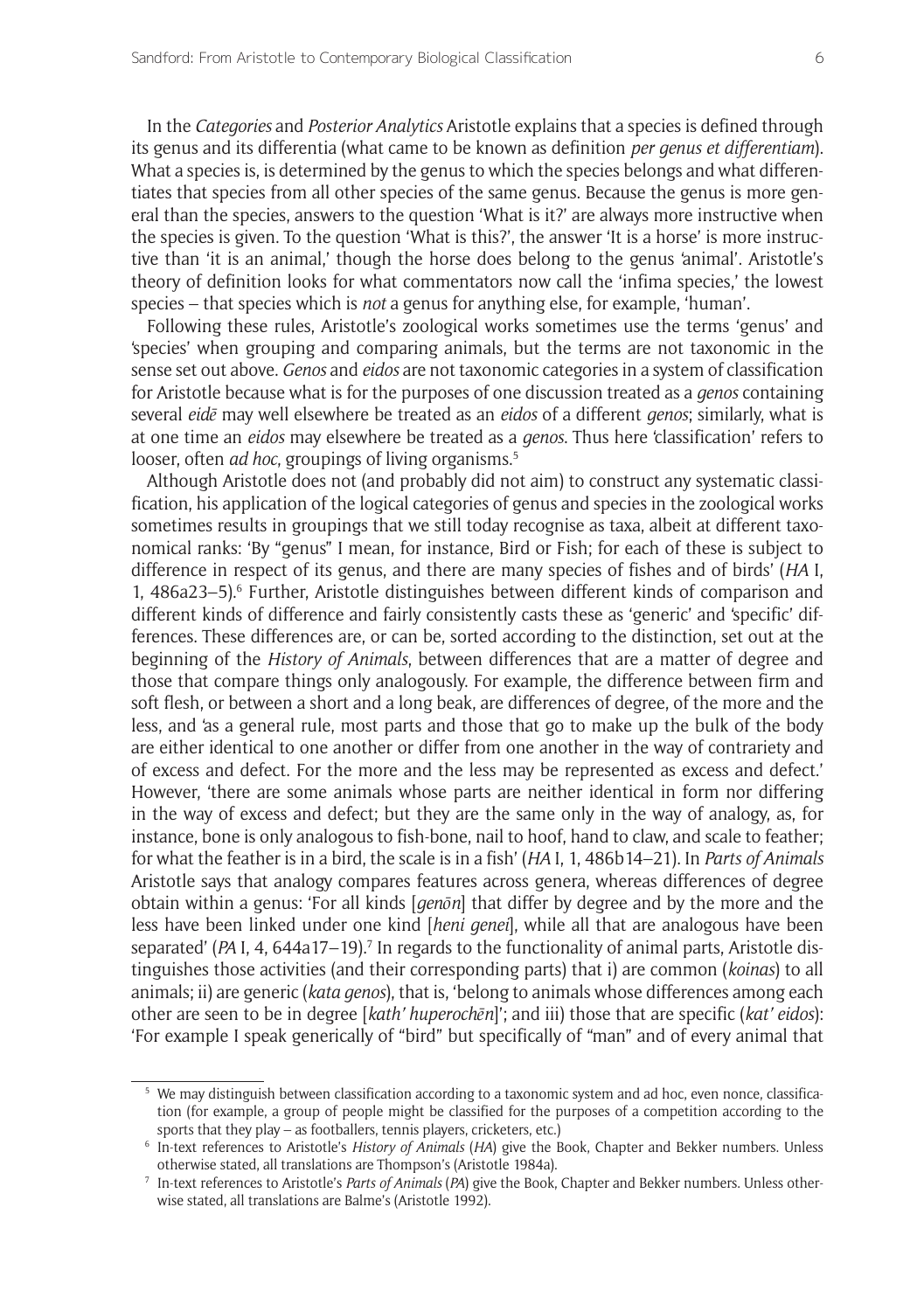has no differentia in respect of its general definition. What they have in common some have by analogy, some generically, some specifically' (*PA* I, 5, 645b21–30).

However, throughout Aristotle's zoological works disparate groupings of animals are also referred to as *genē* in what we must presume to be a more colloquial sense; Aristotle most frequently uses the term '*genos*' in a non-technical sense, in its most general meaning as 'kind.' When we look at the various ways in which animals are grouped in Aristotle's zoological works, we see that the logical principle of the genus-species relation is more frequently applied where the words themselves are not used, for example in distinguishing sanguineous from non-sanguineous animals, and dividing each of these groups into oviparous and viviparous, and dividing each of these groups further until we reach the infima species *for the purposes of this division*, which is something that looks like a modern common or folk-biological species: human, horse, pig, and so on. Logically, many of these could be further subdivided for other purposes such as to produce a different infima species – for example 'pig' might be divided into its domesticated and wild 'species.' Aristotle sometimes also identifies genera (in the broadest sense) of animals according to various distinctions which, although they find no equivalent in modern taxonomy, are recognisable in popular and popular-scientific contexts – for example, the distinction between land-living and water-living animals. We also find some of those very familiar and still-widely used groupings which may not have a place in modern taxonomy (for example, 'tree') or whose taxonomy may be at odds with the popular usage (for example, 'reptile').8

In sum, Aristotle's classifications of animals often compare and differentiate groups according to a logical-scientific criterion that distinguishes between generic-type and specific-type differences, and these sometimes identify what we might recognise as taxa (bird, fish, human), but they more often pick out generic groups for the purposes of comparing particular parts of various animals or particular properties. To this end any given animal might be found in different generic groups, with different congeners, at different times<sup>9</sup> (which is not possible in modern taxonomy, where everything has just one place). Distinctions and comparisons made according to this logical-scientific criterion must, in principle, bear analysis according to the definitions of the categories of genus and species and the relations between them set out in the logical works.

## **2. The logic of 'male' and 'female'**

In Aristotle's zoological works the frequency with which animals are grouped, compared and distinguished according to the categories 'male' and 'female,' is striking. Aristotle also notes similarities and differences between males and females across and within various generic groups and within species, including the human. In *History of Animals* II, for example, Aristotle notes that

with regard to the breasts and generative organs, animals differ widely from one another and from man [*anthrōpon*]. For instance, the breasts of some animals are situated in front … and there are in such cases two breasts and two teats, as is the case with man [*anthrōpon*] and the elephant … the elephant has two breasts in the region of the axillae; and the female elephant [*ē thēleia*] has two breasts insignificant in size … the males [*hoi arrenes*] also have breasts, like the females [*hai thēleiai*], exceedingly small (*HA* II, 1, 500a19–23).

<sup>&</sup>lt;sup>8</sup> The taxonomic group of reptiles includes birds, although birds are not popularly thought of as reptiles.

<sup>9</sup> Producing the kind of classification that Simpson (1961: 13–4) calls a 'key', as opposed to a hierarchy.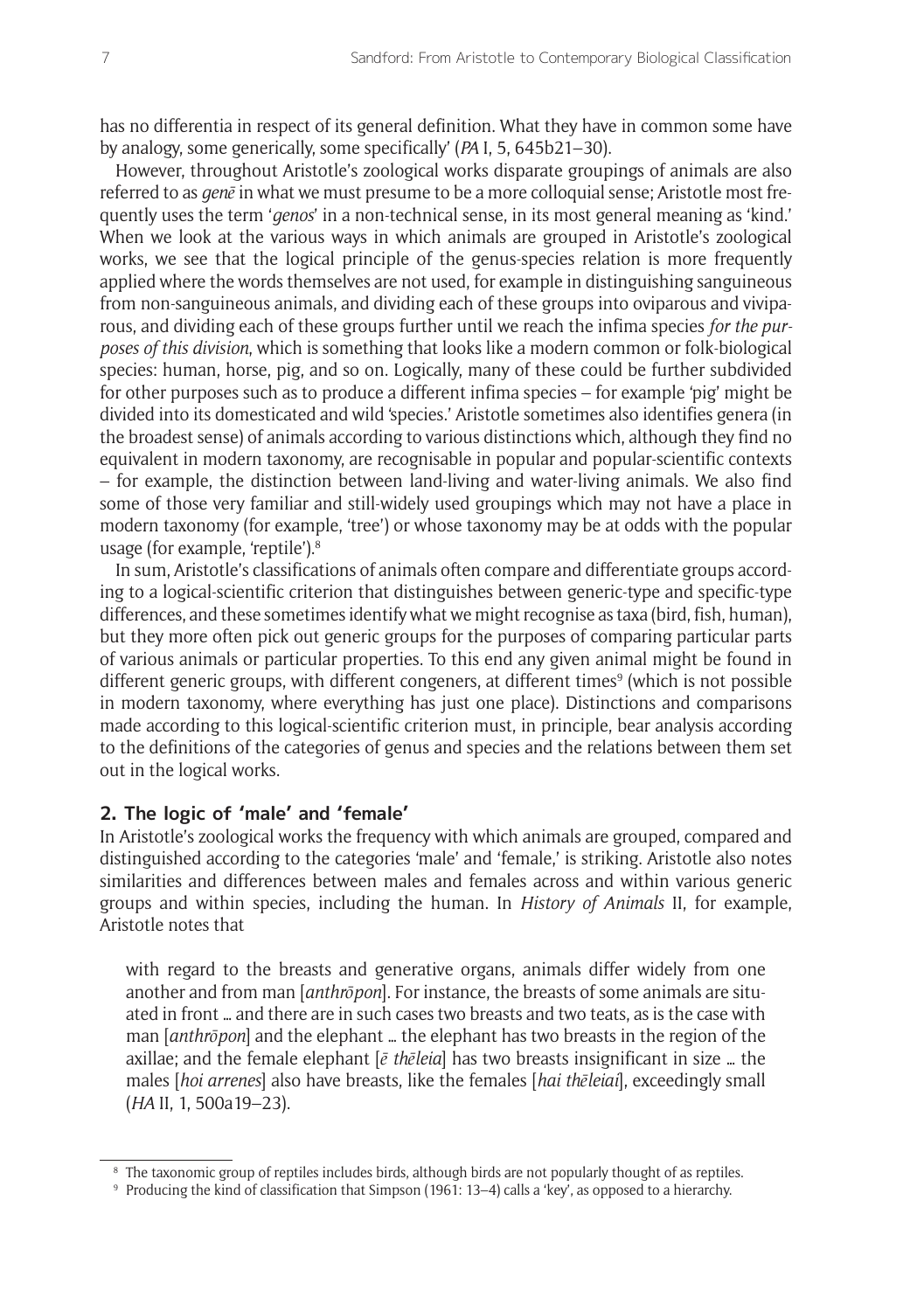He goes on to compare the breasts and teats of the bear, sheep, cow, dog, pig, leopard, lion, camel and horse. In describing the male generative organs, he distinguishes those animals whose organs are external (like man and horse) from those whose are internal (like the dolphin) (*HA* II, 1, 500a33–500b1). Considering blood, he distinguishes viviparous from oviparous animals (the former being 'more abundantly supplied with blood'); he compares humans to all other animals (humans have the finest and purest blood); mentions the respects in which all sanguineous animals are alike (blood palpitates in the veins, is developed first in the heart, etc) then compares all males of all sanguineous species with all females ('the blood in the female is thicker and blacker than in the male') and the female of the human species with all other sanguineous females (the former being most richly supplied with blood and having the most copious menstrual discharge) (*HA* III, 19, 520b10–521a29).

In *History of Animals* when Aristotle discusses the differences between male and female animals in general (where 'animal' functions as a genus) or the differences between male and female within a more restricted genus the differences are overwhelmingly differences of degree.10 For example, in red-blooded, non-oviparous animals with feet, the male is larger and longer-lived; in all animals

the upper and front parts are better, stronger, and more thoroughly equipped in the male than in the female … the female is less muscular and less compactly jointed, and more thin and delicate in the hair – that is, where hair is found; and where there is no hair, less strongly furnished in some analogous substance (*HA* IV, 11, 538b2–10).

In *Parts of Animals*, Aristotle also characterises the differences between males and females in this way: males are stronger, more choleric; females have the same parts as males but in an lesser degree, sometimes vanishing into not having at all. Thus, for example, animals are only furnished with offensive and defensive weapons to the extent that they need or can use them: 'this explains why stags have horns, while does have none; why the horns of cows are different from those of bulls' (*PA* III, 1, 662a1–3).<sup>11</sup> But what kinds of comparison, in the context of what kinds of classification, are actually being made here?

Logically, in these examples, 'females' are identified as a species within the genus 'redblooded, non-oviparous animals with feet,' or within the genus of 'animal' itself. The remark about horns in *Parts of Animals* indicates that females are identified (logically) as a species within the genus 'horned animal' or even in this example as sub-species within the species 'deer' and 'bovine'. The remark about hair in *History of Animals* indicates that the group 'females' is also being constituted across genera (the genus of those with hair and the genus or genera of those with something analogous to hair). So if, as Aristotle says, 'what they [animals] have in common some have by analogy, some generically, some specifically', what kind of having-in-common is being-female when males and females are compared in this way? How, according to Aristotle's own definitions and accounts of the logical categories and their application to animals, can 'male' and 'female' fit in?

Perhaps the most obvious suggestion would be that male and female are species of each kind of animal considered as a genus, or more generally species of the genus 'animal', remembering

<sup>&</sup>lt;sup>10</sup> As *HA* I, 1, 486b14–17 would lead us to expect: 'as a general rule, most parts and those that go to make up the bulk of the body are either identical with one another, or differ from one another in the way of contrariety and of excess and defect.'

<sup>11</sup> Ogle's translation; Aristotle 1984b. For similar comparisons see also *HA* IX, 1, passim. In *HA* IX, 1, 608a 22–27, it is said that 'In all kinds in which there are the female and the male, nature has established much the same difference in the character of the females as compared to that of the males [especially the viviparous quadrupeds…] For the character of the females is softer, and quicker to be tamed, and more receptive of handling, and readier to learn.' (Balme's translation).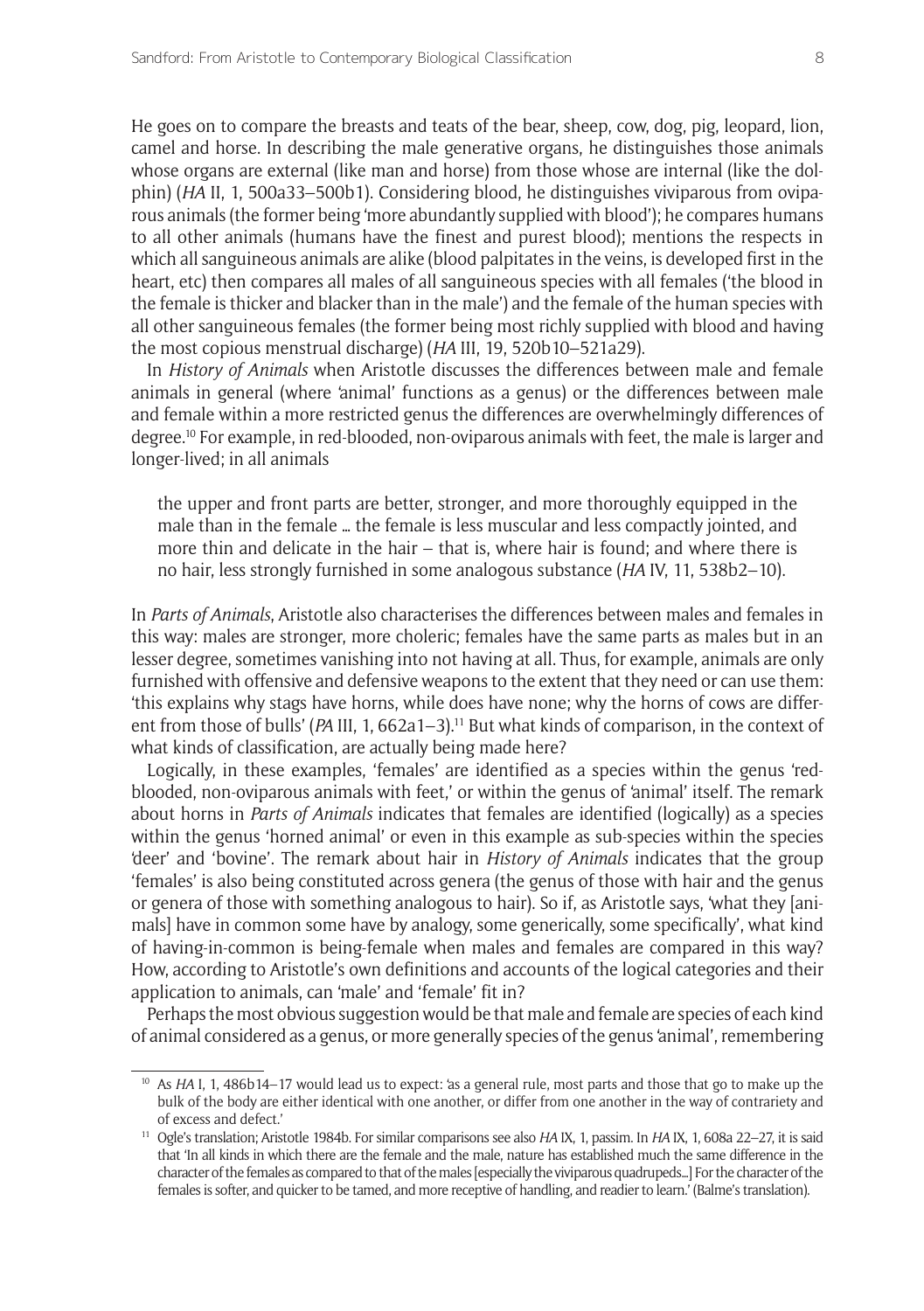that 'species' is first and foremost a logical, not a natural, category for Aristotle. But in the *Metaphysics* Aristotle rules this out quite explicitly. In Book VII (Z) of the *Metaphysics*, which contains the famous discussion of the meaning of 'being' (*to on*) and 'substance' (*hē ousia*), 'essence' (*to einai*) is identified as one of the meanings of 'substance' (*Met.* VII, 3, 1028b33– 35).12 The 'essence' of each thing is then said to designate 'that which it is said to be *per se*' or in itself (*to ti en einai hekastou ho legetai kath' auto*). The 'formula' (*ho logos*) of the essence of each thing defines the term without repeating the term in that definition (*Met.* VII, 4, 1029b12–23). But as the categories other than substance all necessarily combine with substance, the question arises as to whether there is a formula of the essence of each of those compounds (for example, the compound in which a quality is predicated of a substance, as in 'white man'). Aristotle answers that there is not, strictly speaking, a formula for each of these, as the essence is what something is, a 'this,' (*hosper tode ti*), and only a substance is a 'this', not a compound predicating something of a substance. A definition is an account of something 'primary,' something that cannot be further specified and which does not involve one thing being predicated of another: 'hence essence will belong to nothing except species of a genus [*tōn genous eidōn*], but to these only; for in these the predicate is not considered to be related to the subject by participation or affection [*pathos*], nor as an accident [*sumbebēkos*]' (*Met.* VII, 4, 1030a5–14).13

But there is a class of compound formulae in which the qualification belongs to the subject by virtue of the subject, or belongs to the subject *per se*, in itself, *kath' auto*. These are formulae which involve terms or entities that are not 'simple' but 'coupled'. For example, according to Aristotle, 'snubness' is a term compounded of 'nose' and 'concavity'. Unlike 'white' – which is an accident that can be explained apart from any subject to which it happens to be attributed – 'snub' belongs to 'nose' *per se*, because it cannot be explained apart from 'nose,' that is, apart from its subject.<sup>14</sup> In the same way, according to Aristotle, 'male' and female belongs to 'animal' *per se* and 'equal' belongs to 'quantity' *per se*, because they cannot be explained apart from their subject (*Met.* VII, 5, 1030b15–27).

Here, Aristotle mentions male and female without saying anything about the difference between them, or even that they are different – he merely refers to one and then to the other as illustrations of 'coupled' terms. This is hardly surprising, as the point of this section is to determine what can and cannot be defined, not to define male and female. In Book X (I), however, in the context of a discussion of what it means to be 'other in species' Aristotle does speak of the *difference* between male and female as belonging to 'animal' *per se*. If 'other in species' means to be the same in genus but a contrariety, and if male is contrary to female, why, he asks, are male and female animals not other in species? For this difference 'belongs to "animal" *per se*, and not as whiteness or blackness does; "male" and "female" belong to it *qua* animal.' (*Met.* X, 9, 1058a29–34) Marguerite Deslauriers (1998) cites this and the example from Book VII as evidence that Aristotle's position is that male and female are non-essential and yet non-accidental attributes of the genus animal – that is, they do not belong to the definition of animal ('animal' can be explained apart from 'male' and 'female'), but they are also not merely accidental. In Book XIII (M) Aristotle calls those attributes peculiar to animals *qua* male or *qua* female 'in-itself accidents' (Deslauriers's translation of

<sup>12</sup> In-text references to Aristotle's *Metaphysics* (*Met*.) give the Book, Chapter and Bekker numbers. Unless otherwise stated, all translations are Tredennick's (Aristotle 1933a and 1933b).

<sup>&</sup>lt;sup>13</sup> Later Aristotle also says that 'essence ... will belong primarily and simply to substance, and secondarily to other things as well' (*Met*. VII, 4, 1030a29–32); 'the primary and unqualified definition, and the essence, belong to substances. It is true that they belong equally to other things too, but not *primarily*.' (*Met*. VII, 4, 1030b5–7).

<sup>&</sup>lt;sup>14</sup> In Ross's translation (Aristotle 1984e): 'it is not by accident that the nose has the attribute either of concavity or snubness, but in virtue of its nature [*kath' autēn*]'.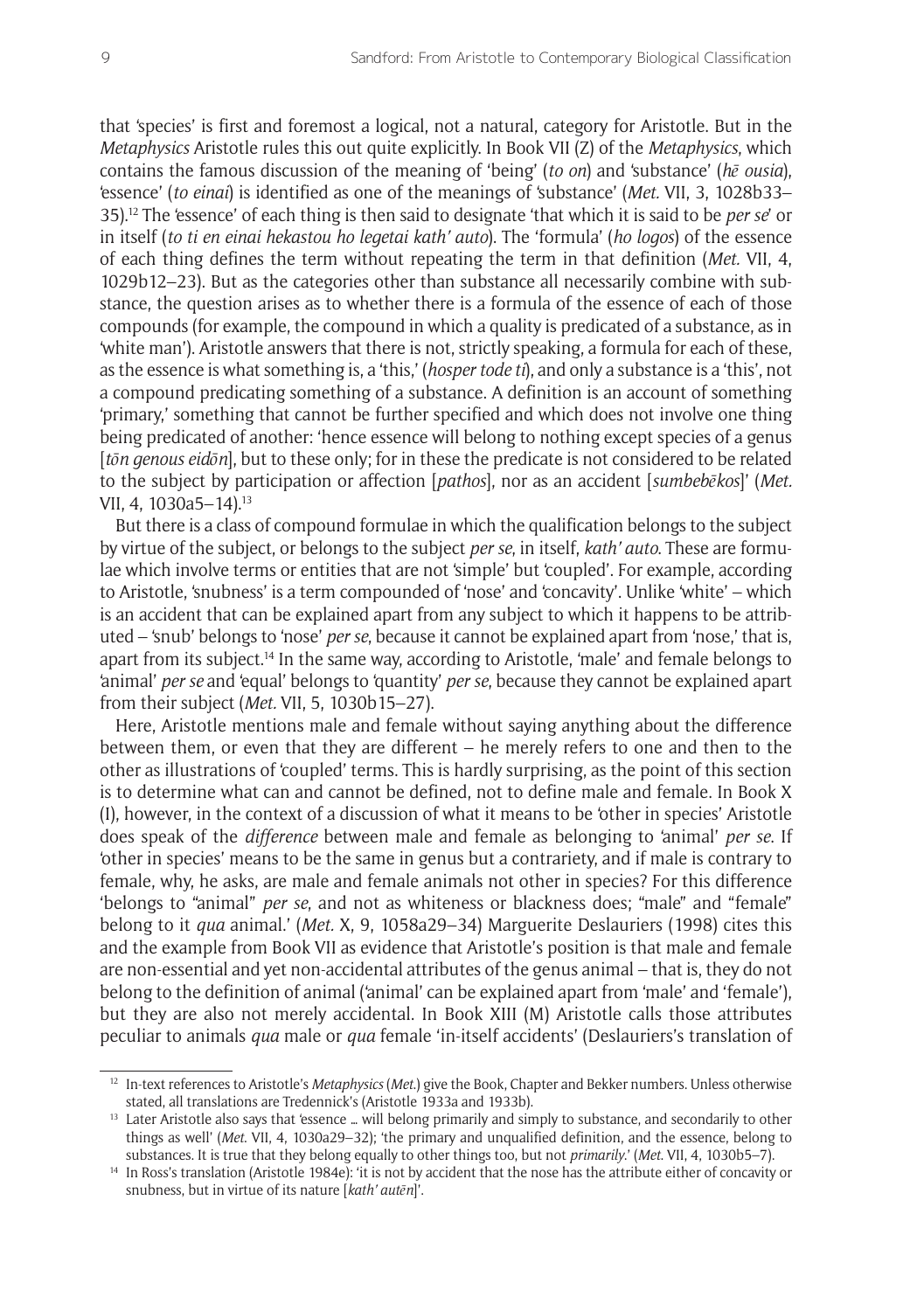*sumbebēke kath' auta*), or 'peculiar attributes' (*idia pathē*). In Ross's translation: 'Many properties attach to things in virtue of their own nature as possessed of some such property; e.g. there are attributes peculiar to the animal *qua* female or *qua* male, yet there is no female nor male separate from animals' (*Met.* XIII, 3, 1078a5–8) (Ross 1965).<sup>15</sup> The point in its simplest form is that, because male and female have no separate essence they are not (cannot be) different species.

To summarize: it is clear that, for Aristotle, male and female cannot be considered as species of 'animal' in general or of any particular animal. But what then is the nature of the classificatory grouping when females are compared to males in general or in relation to particular kinds of animals? This looks very much like a species grouping within a genus, but apparently it cannot be this, logically or naturally, as this would, even for the purposes of an ad hoc comparison, treat males and females as essentially different from one another, which makes no sense when they are, precisely, males and females of the same animal.

Could it be, then, that males and females should be considered as different logical genera? In the examples above being-female or being-male cannot be a generic having-in-common according to Aristotle's definition, because in these examples the genus is higher than beingfemale (for example, 'red-blooded, non-oviparous animals with feet' or 'animal' or 'horned animal'); that is, it is not that females within the group 'female' are being compared with each other. Elsewhere, Aristotle does compare the females of different species and of different genera, *qua* females, with each other (and the same is true with males). These comparisons are sometimes quite general, but more often compare specific animals with others in relation to their characteristics and habits and their generative organs.16 Logically, this seems to treat 'the female' and 'the male' as different genera, each containing an equal and identical number of species. But this not only contradicts Aristotle's basic characterisation of a *genos* in his *Categories* (Aristotle 1963: 3, 1b16–18) (because 'the differentiae of genera which are different and not subordinate to one another are themselves different in kind', which is not the case if male and female are genera) it also treats the female and the male of each kind of animal as a different species, belonging to a different genus, which, as we have seen, is unacceptable to Aristotle.17 It also contradicts the characterisation of what it is to differ in *genos* in *Met.* X, 4, 1055a7–8: 'things which differ in genus have no means of passing into each other, and are more widely distant, and are not comparable', which is obviously not the case

<sup>&</sup>lt;sup>15</sup> The purpose of the example here is to draw a parallel with the objects of the study of mathematics ('Hence there are also attributes which are peculiar to things merely *qua* lines or planes', although 'lines' and 'planes' have no separate existence. *Met.* XIII, 3, 1078a8–9) That is, in mathematics it is permissible – indeed it is best – 'to take that which does not exist in separation and consider it separately.' (*Met.* XIII, 3, 1078a21–23) Thus male and female here exemplify those things which have no separate existence but which we are yet permitted to study separately. The context is a critique of Plato's theory of Ideas; that is, 'male' and 'female', like 'line' and 'plane', can be studied as separate without positing them as existing as Ideas.

<sup>16</sup> See, for example, *HA* VI, 18, 572a10–572b25 and *HA* II, 8, 502b22–24: 'The generative organs of the female [ape] [*hē thēleia*] are similar to those of a woman [*gunaiki*]; those of the male are more like a dog's than a man's are.' (Peck's translation.) Aristotle sometimes uses the gendered forms of the nouns 'male' and 'female' (*ho arren*, *he thēlu*) and sometime the neuter forms of both (*to arren*, *to thēlu*). (He often also uses adjectival forms.) I cannot discover any principled rule governing the uses of the different forms.

<sup>&</sup>lt;sup>17</sup> See Aristotle *Posterior Analytics* II, 13, 96b15–16 (1984d): 'When you are dealing with some whole, you should divide the genus into what is atomic in species – the primitives'. Dividing the *genos* 'female' would ultimately give the different kinds of female animals as 'atomic' species: female human, female, dog, female horse and so on. But *Met.* X, 9 1058a29–34 rules this out. *Topics* I, 5 102a31–32 (Aristotle 1984c) defines *genos* as 'what is predicated in what a thing is of a number of things exhibiting differences in kind [*Genos d'esti to kata pleionōn kai diapherontōn tōi eidei en tōi ti esti katēgoroumenon*].' If male and female were genera the female horse would be essentially more like the female ape than it is like the male horse, which Aristotle obviously does not hold.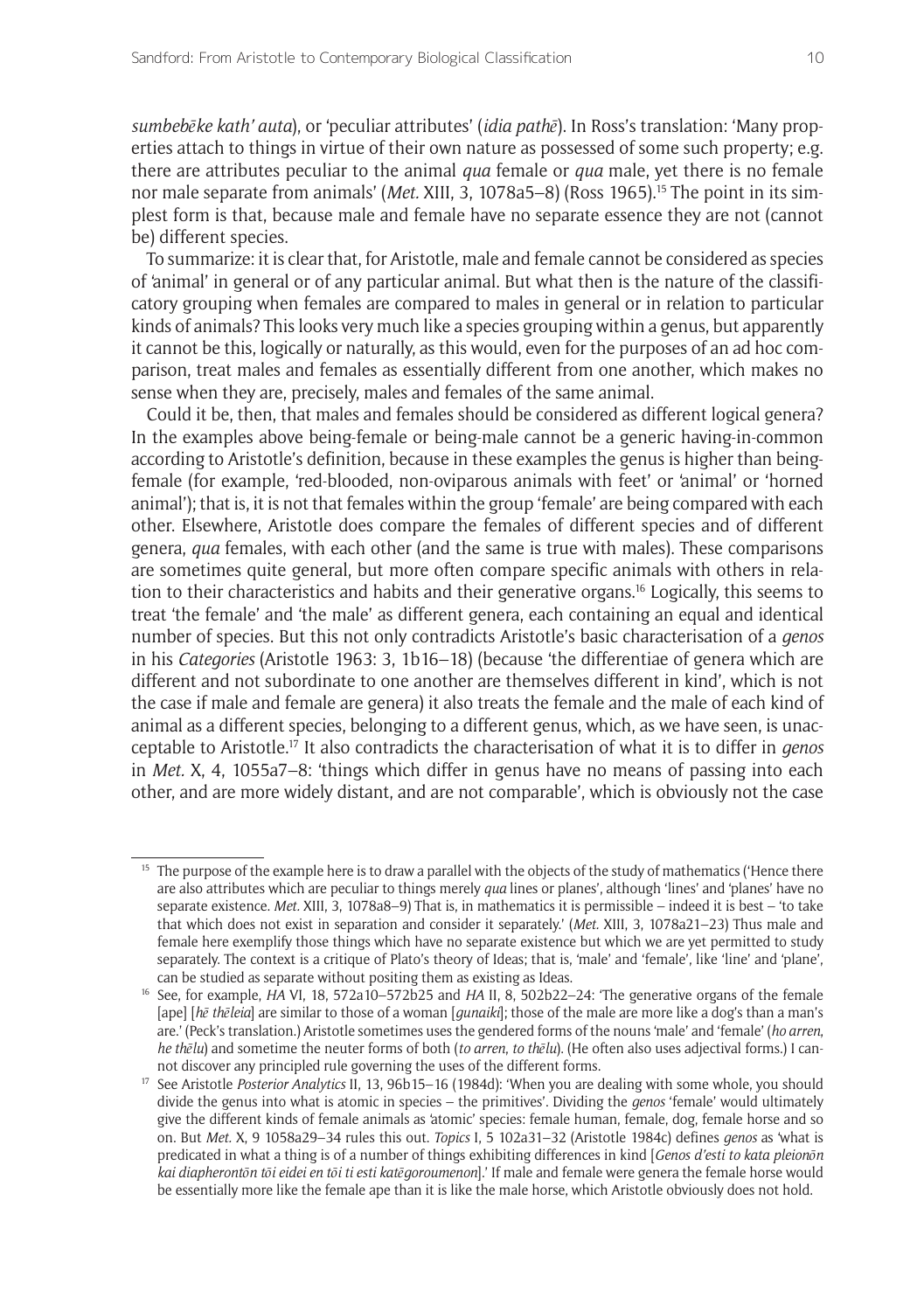with male and female, which appear in the same species.<sup>18</sup> Basically, male and female are not sufficiently different to count as different genera. Further, *Topics* IV, 1, 121a5–9 stipulates that 'the genus ought to fall under the same division as the species; for if the species is a substance, so too should be the genus, and if the species is a quality, so too the genus should be a quality'. (Aristotle 1984c) There is no way to understand the relation between 'female' and the various 'female animals' according to this rule (that is, it does not work to say either that both are substances or that both are qualities).

In *History of Animals* (I, 6, 490b17–19), having remarked that some genera (for example birds, fishes, cetaceans) are extensive, having within them other subdivisions, Aristotle notes also that other animals do not fit into any large group: 'in them one species [*eidos*] does not comprehend many species [*eidē*]; but in one case, as man [*anthrōpōs*], the species is simple, admitting of no differentiation [*ouk echon diaphoran*]'. And yet 'man' (and other animals) are, explicitly, divided into the male and the female (for example, *HA* I, 15, 19: 'These, then, are the parts common to the male and the female'). This seems to mean that 'male' and 'female' name differences between animals, but a difference that cannot count as one of the 'differentiae' (*diaphorai*), where 'differentiae' are those differences that, in relation to the genus, define a species.19 According to Aristotle in his *Categories* (5, 3a40–1) 'differentiae … are predicated both of the species and of the individuals'; as 'female' cannot be predicated of any species, such that all members of the species are female, 'female' cannot be a differentia.20 Differentiae should also not divide a species (*PA* I, 3, 643b1–9), but 'male' and female precisely do, without being accidental divisions such as 'black' and 'white'.

Perhaps, one would be tempted to say, the problem of the classificatory status of male and female could be avoided if we understood Aristotle to be treating each male and each female animal being compared as an individual, not as a species or a genus. But the basis of their comparison in this context just is their being grouped together as either 'male' or 'female', and it is the status of just this grouping that is at issue. If it is right (as commentators increasingly agree that it is)21 that *genos* and *eidos* do not function as fixed taxonomical terms in Aristotle's zoological works, the question of the classificatory status of the groupings of male and female concerns not whether Aristotle presents 'male' and 'female' as 'species' or 'genera' in the modern, natural historical-biological meaning of these terms.<sup>22</sup> The question is whether there is any classificatory level, any permutation of *genos*, *eidos* and differentia, at or in which the groups 'male' and 'female' make sense according to Aristotle's own lights. Is there anywhere in his collection of *ad hoc* classifications that it makes sense to think of 'male' and 'female' as either a *genos*, an *eidos* or a differentia *in his senses of these terms*? And it

<sup>&</sup>lt;sup>18</sup> For Pellegrin (1986: 56) the fundamental definition of *genos* is 'that enclosure beyond which there is nothing but pure otherness, but within which, in its very unity, the diversity of *eidē* is produced.' But we cannot say that 'female' and 'male' are absolutely other, because they belong together within each species: male and female human, male and female dog, and so on.

<sup>&</sup>lt;sup>19</sup> *Topics* VI, 4, 141b25-26 (Aristotle 1984c): 'a correct definition must define a thing through its genus and its differentiae'; see also *Topics* VI, 6, 14419ff; *Cat.* II, 1b18–19: 'footed, winged, acquatic, two-footed, are differentiae of animal'.

<sup>20</sup> See also *PA* I, 3 643a28–29: 'one should divide [*eti diairein*] by what is in the being, and not by the essential accidents [*sumbebēkosi kath' auto*]'; *Met.* VII, 12, 1037b4–1038a12.

<sup>21</sup> See, for example, Lennox 2001: 40, 127–9, 177; Furth 1987: 49; Balme 1987a: 72, 79; Balme 1987b: 296–7. Atran (1990: 113–14) opposes Pellegrin's view, arguing that Aristotle does aim to produce a complete classification, based on existing folk taxonomy. But: i) Atran does not take issue with Pellegrin's claims about the use of the concepts of *genos* and *eidos*; and ii) Pellegrin agrees with Atran that Aristotle makes frequent use of folk (or common-sense) groupings.

<sup>22</sup> See Deslauriers 1998: 163 (fn 13): 'Although Aristotle does not give us his reason for thinking that male and female cannot be different species, presumably it is because the sexual union of male and female "naturally" and usually (although not always) produce offspring of the same species.'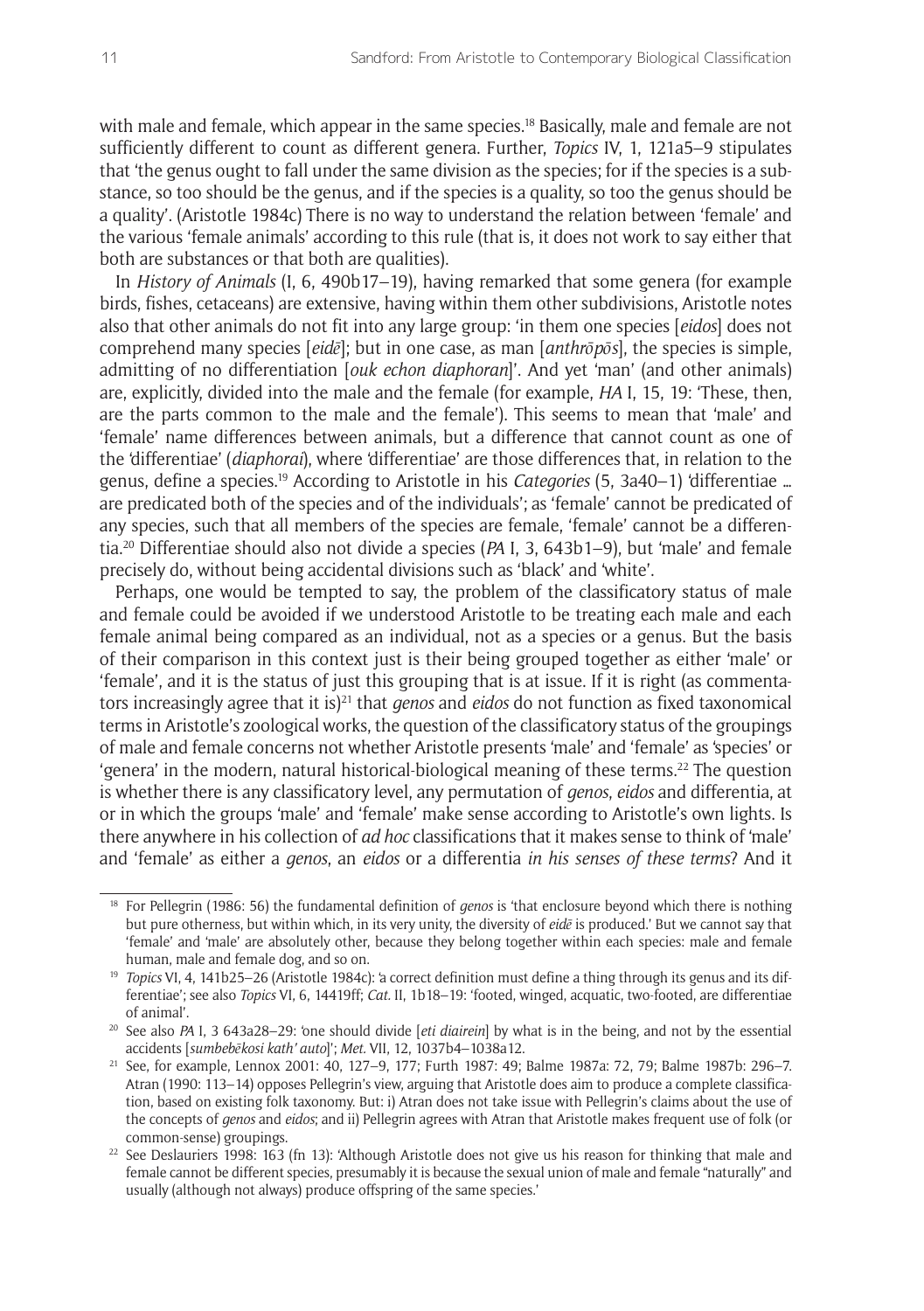seems that there is not. This means not just that we cannot see what kind of groupings 'male' and 'female' are, but also that the relation between the distinction and the category that it divides is obscure. Although this problem is not described in exactly this way in Aristotle's zoological works, it seems plausible that the discussion in the *Metaphysics* is evidence of his awareness of it.

## **3. Male and female without 'sex'?**

So how is it that male and female are, nevertheless, grouped? Pellegrin argues that Aristotle's zoology does not aim at definitions of animals but presumes (as a methodological convenience) the different species that have an '"immediate" obviousness' and that must therefore 'be found at the beginning of the process of biological research.' This includes recourse to the layperson's 'spontaneously ousiological' designation of species. (Pellegrin 1986: 39, 45) The 'very extensive genera of animals [*gene de megista zōōn*], into which other subdivisions fall' (*HA* I, 6, 490b7–8) – for example, 'birds' and 'fishes' – which Aristotle associates with the popular names of things seem also to be common-sense categories of this kind. Perhaps 'male' and 'female' are, similarly, 'common-sense' designations in *HA* and *PA*, groups or terms presumed for the purposes of the treatises but not themselves the subject of analysis. 'Male' and 'female' would then be *genē* only in the most general and non-Aristotelian sense – a sense not able to bear close inspection or analysis in Aristotelian terms. This would explain why, despite the frequent use of the word '*genos*' in many contexts, Aristotle *never* explicitly refers to males or females as a *genos* in the scientific context of *HA* and *PA*. 23

This is especially significant, when we remember that '*genos*' is the ancient Greek term that is usually translated as 'sex' in translations of Plato and other classical authors – as, for example, in Lee's translation of Plato's phrase '*to tōn andrōn kai to tōn gunaikōn genos*' (Plato 1987: 454d8), 'men or women as a sex'. 'Sex' is given as one of the meanings of '*genos*' in Greek lexicons; but there is no specific word for 'sex' (in the sense of 'sex difference') in classical Greek; there is no specific word to name the difference between male and female. Even though Aristotle never refers to groups of men or woman as a '*genos,*' twentieth-century translators of Aristotle's works on animals (including *Generation of Animals*) into English have tended to make free use of the English word 'sex' and phrases such as 'sex difference' and 'the two sexes' when translating some of Aristotle's claims about male and female animals. This practice tends to be carried over into commentaries on Aristotle, both in the general literature by major figures in Aristotle scholarship and the more recent specialised literature on male and female.<sup>24</sup> For example (many more could have been chosen):

'*Esti d'ouden arren kai thēlu en tois monimois*' (*HA* IV, 11, 537b24–5): 'In animals that live confined to one spot there is no duality of sex' (Thompson), or 'In stationary animals there is no division of sex' (Peck; Aristotle 1970).

'*Tōn dē tēn genesin echontōn aposuggenōn zōōn en hois men autōn esti to thēlu kai to arren…'* (*HA* V, 1, 539a26–27): 'In those animals where generation takes place from animals of the same kind, where there are the two sexes…' (Peck; Aristotle 1965), or 'In

<sup>23</sup> Balme (1987a: 79) notes that Aristotle's flexible usage of *genos* 'is only possible because he is not attempting a classification system but applies the concept of *genos* with its forms freely to all levels of generality and to all objects of definition, whether whole animals or parts.' But not, we can now add, to 'male' and 'female'.

<sup>&</sup>lt;sup>24</sup> For the latter see, for example, McGowan Tress 1992; Nielsen 2008; Kosman 2010; Connell 2016.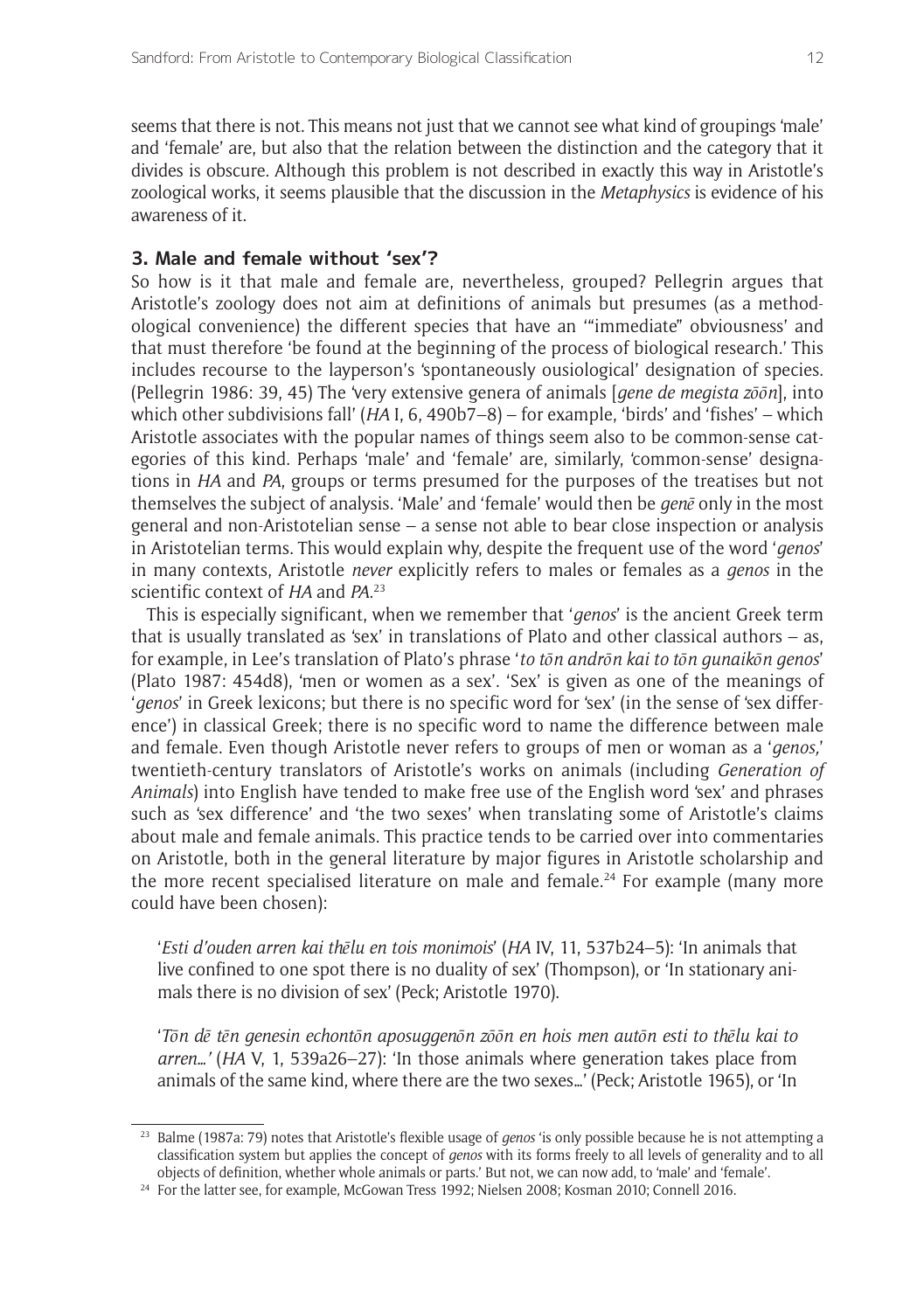animals where generation takes place from animals of the same kind, wherever there is duality of sex…' (Thompson; Aristotle 1984a).

'*eisi de diaphorai tou thēleos kai arrenos kai en tois anaimois, hosa autōn echei tautēn tēn enantiōsin*' (*GA* I, 2, 716a35–b2):25 'There are also differences between male and female in those of the bloodless creatures which have this opposition of the sexes' (Peck; Aristotle 1942), or 'There are corresponding differences of male and female in all the bloodless animals also which have this division into opposite sexes' (Platt; Aristotle 1984f).

'*Phaneron oun hoti archē tis ousa phainetai to thēlu kai to arren*' (*GA* I, 2, 716b10–11): 'Clearly, then, the distinction of sex is a first principle' (Platt; Aristotle 1984f), or 'It is clear, then, that "the male" and "the female" are a principle' (Peck; Aristotle 1942).

'*Epei de to men dunatai to d'adunatei ekkrinai to perittōma katharon'* (*GA* IV, 1, 765b36– 37): 'Now as the one sex is able and the other unable to secrete the residue in a pure condition…' (Peck; Aristotle 1942), or 'Now since the one sex is able and the other is unable to reduce the residual secretion to a pure form…' (Platt; Aristotle 1984f).

The introduction of 'sex' into translations of Aristotle's discussions of male and female is thus arguably a misleading modern intervention. It introduces a classificatory *genos* in a quasi-taxonomical sense (with 'male' and 'female' as its species) that is alien to the Aristotelian texts and obscures the classificatory problem of male and female or obscures the extent to which the distinction between male and female is an intriguing problem in natural history. The identification of this problem is not a criticism of Aristotle's zoology; rather, it highlights something of particular interest. It allows us to see that this problem endures, well beyond Aristotle's texts, in contemporary biological taxonomy and in philosophy, as we may still ask: what is the relation of the distinction between male and female to any possible system of natural classification, and how is this related to philosophical categorisation?

Linguistically, at least, the positing of the logical genus 'sex' allows us to present the difference between male and female in ways not available to Aristotle (or indeed Plato $^{26}$ ); but it is not clear that this is very different to the kind of common-sense presupposition of male and female that we see in Aristotle's *HA* and *PA*. It stands in as an answer to the question, 'what kind of classificatory categories are male and female?' through the assertion that they are sex categories, but the concept of sex does not allow us to say much more about the commonality of femaleness or maleness across genera (including animals, plants, fungi, algae and bacteria) beyond various stipulative definitions that, on analysis, always presuppose 'male' and 'female', and often quite contentiously.

Arguably, modern biological taxonomy, although it acknowledges the difference between male and female as 'forms,'27 also does so only in a common-sense way. This may be true despite the fact that scientific definitions of male and female are remote from the everyday (probably primarily morphological) understanding of the division of male and female.

<sup>25</sup> *GA* refers to Aristotle's *Generations of Animals* (Aristotle 1942 and 1984f).

<sup>&</sup>lt;sup>26</sup> See Sandford 2010, especially Chapter 1.

<sup>&</sup>lt;sup>27</sup> See, for example, Mayr 1991: 48. Also Mayr 1991: 1: 'Each species may exist in numerous different forms (sexes, age classes, seasonal forms, morphs, and other phena).'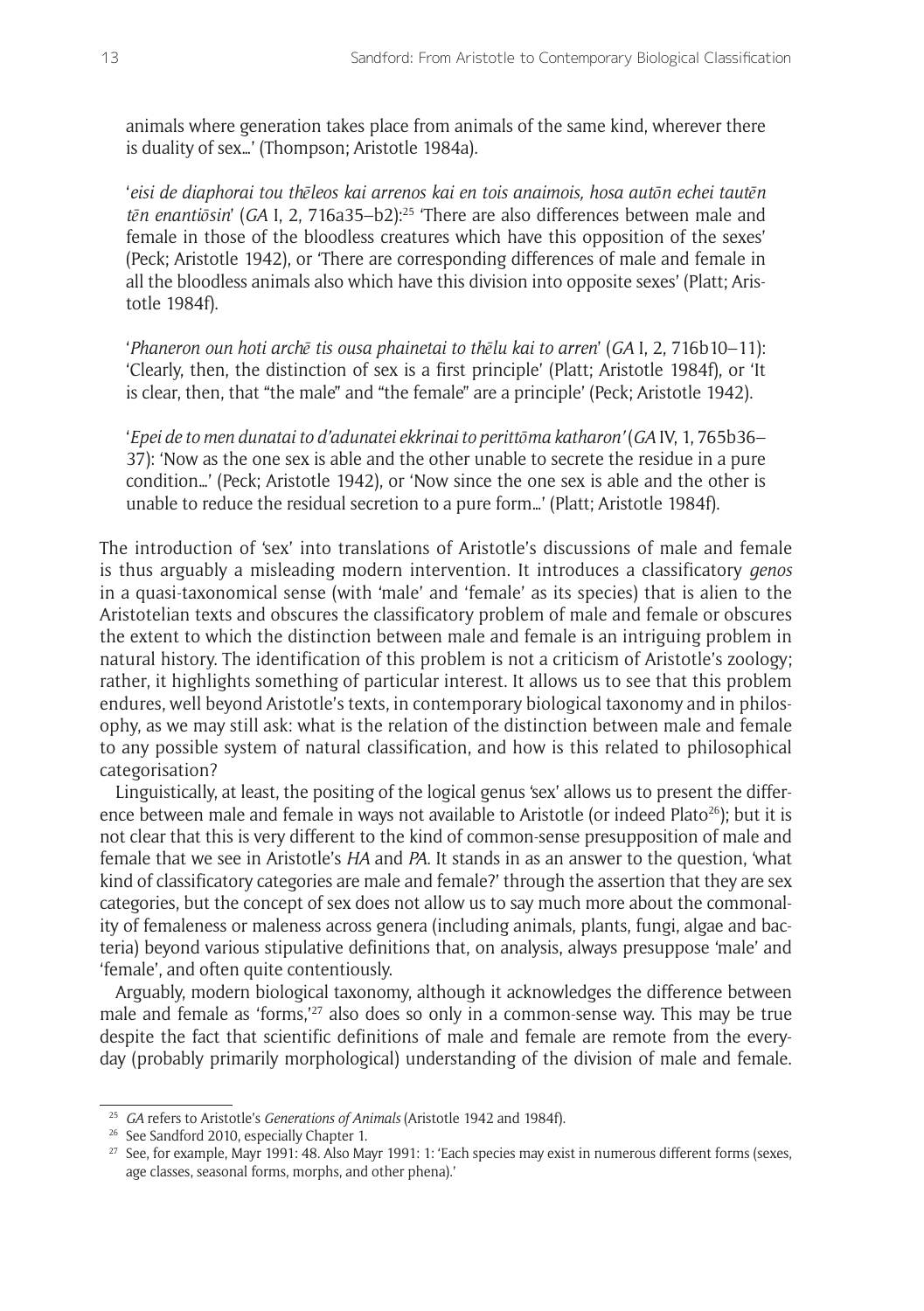In Margulis and Sagan (1986: 195), for example, the definitions rely on an understanding of anisogamy (where mating types have gametes of different sizes): 'the smaller of a pair of gametes is dubbed "male". Male sex cells are so designated, however, not only because of their smaller size but because of their propensity to move on their own…. The practical definition of *male* is simply an organism (gamont) that produces moving, relatively small gametes (or microgametes) itself. The term *female*, by general definition, usually refers to those gametes which stand still or those gamonts which produce sedentary gametes.') Note that the definitions refer to both gametes and the organisms carrying or producing those gametes. That it is apparently possible to distinguish between 'male' and 'female' unicellular organisms by 'the presence of a protein on the surface of the undulipodia (as in ciliates) or the existence in one position but not in another of a transposable piece of DNA (as in yeast),' that is by 'miniscule molecular differences', (Margulis and Sagan 1986: 198–9) shores up the sense of the gap between scientific discourse and the vernacular. However, if, as is the case, those different 'mating types' in much of the natural world frequently change into their opposite and back again; if non-dimorphic differentiation is also extremely frequent and hermaphroditism is the rule rather than the exception in huge groups of organisms, like plants; if the idea of sex can only be applied to fungi by postulating thousands of different sexual forms or thousands of different combinations of male and female, might we also not be tempted to say that the male/female dichotomy is a remnant of the popular understanding of sex in the scientific definitions?28 When the donor and the recipient of fragments of DNA in 'bacterial sex' (i.e. non-reproductive, non-meiotic genetic recombination) are called 'male' and 'female' it seems little different from the gendering of electric plugs and sockets; $29$  that is, the folk presumption of sex binarism provides the conceptual framework and vocabulary in both cases. Perhaps, then, 'male' and 'female', understood dichotomously, are folk biological terms like 'tree', 'reptile', 'quadruped' and 'worm', but ones that nestle still at the heart of biological science?

To a certain extent this may be true of many of the categories that comprise biological systematics. This is partly why the contemporary adequacy of the biological taxonomy that grew out of Linnaeus's system of classification is hotly contested. Minelli (1993: 13), for example, explains how molecular phylogenetics suggests that the 'terminal taxa' (the most basic units of classification) may not be 'species' but genomes– after all, the very idea of a 'species' is pre-evolutionary. Other of the standard taxonomical categories are similarly contested.30 However, the idea of a difference in 'form' between male and female seems not to receive anything like the same theoretical attention. 'Form' is a very broad and amorphous, nontaxonomic category – Mayr (1991: 48) calls it a 'neutral term' – that includes 'varieties', stages of development (the embryo is a 'form' different to the adult 'form') and stages of metamorphosis (larval 'forms' as opposed to chrysalis 'forms'). In these other examples it seems to be a primarily morphological category; this is also suggested by Mayr's characterisation of male and female as different 'phena' (1991: 56). In that case the same phenom may appear in different forms (neonate female, adolescent female, adult female), indicating that 'form' is really just a convenience term for distinctions that have already been picked out, not a term

<sup>28</sup> For a similar argument see Bivins 2000.

<sup>&</sup>lt;sup>29</sup> Margulis and Sagan 1986: 54: 'The donor is conceptually the "male", because the genes travel from "him" to be received by "his" partner, conceptually a "female." … The donor rounds up his mate and forces "his" genes into "her".' What determines this gendered conceptuality?

<sup>30</sup> Minelli 1993: 139: 'During the 1980s and 1990s, one of the most restless areas of systematics has been the arrangement of higher taxa. Ultrastructural and molecular studies have caused and are still causing a continual revision of concepts'.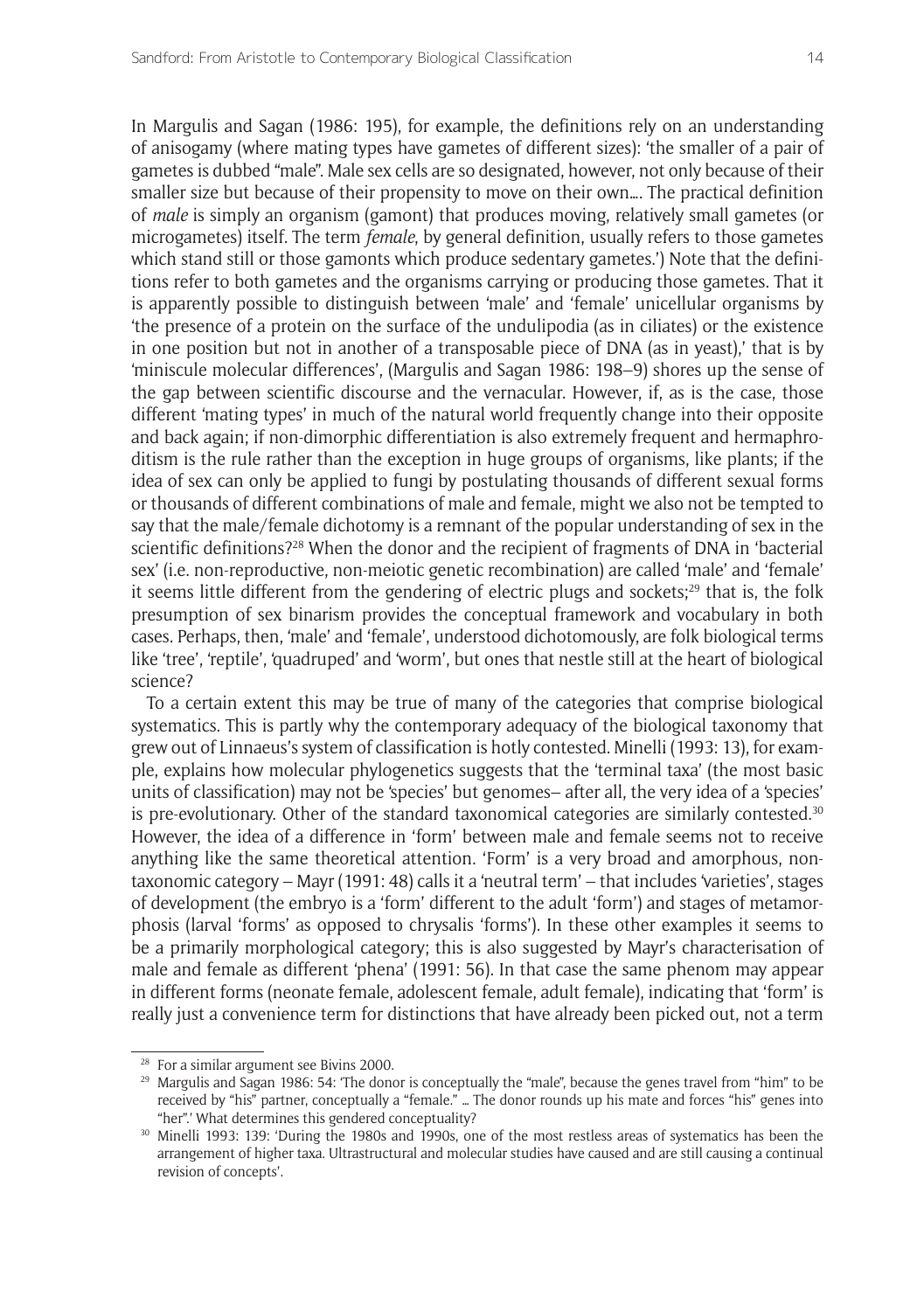that might explain anything about those distinctions. As these 'forms' are easiest to pick out in large vertebrate mammals the suspicion once again arises that this vernacular dimorphic form, having been picked out, is read back into the rest of the animal kingdom and also applied to plants, fungi, algae and bacteria.

In conclusion, male and female cannot, in principle, be part of biological taxonomy.<sup>31</sup> So when we group organisms as 'male' and 'female' across all the orders of living organisms what kind of commonality is it that we ascribe to them? Are 'male' and 'female' scientific, philosophical or popular categories? The evidence points to their popular status, even at the heart of modern biology. Perhaps, de facto, 'male' and 'female' are essentially folk biological terms that we still use to categorise the natural world, a possibility that has significant implications for contemporary sexual politics.

 An examination of Aristotle's work allows us to see this problem most clearly, both because he explicitly raises the problem of the nature of the division of the 'species' into male and female, and because (contrary to the standard translations) he does not have the generic concept of 'sex'. We can then also see more clearly that the problem remains in contemporary scientific and popular classifications. Although we may now say that male and female are 'sexed' forms, in doing so we merely add a nominal genus ('sex'), and it is precisely this nominal genus that is in question. The investigation in this paper brings us to the conclusion that this generic category of 'sex' is not an answer to the problem of the commonality of 'male' and 'female' across, not just genera, but kingdoms of life; it is instead an historical and conceptual problem which requires further work.

#### **Acknowledgements**

This research was made possible by a Major Research Fellowship from the Leverhulme Trust ('Sex Difference in Natural History', MRF 2017-006).

#### **Competing Interests**

The author has no competing interests to declare.

#### **References**

- Aristotle. 1933a. *Metaphysics Books I–IX*. Trans. Hugh Tredennick. Cambridge, MA/London: Harvard University Press.
- Aristotle. 1933b. *Metaphysics Books X–XIV, Oeconomica, Magna Moralia*. Trans. Hugh Tredennick. Cambridge, MA/London: Harvard University Press.
- Aristotle. 1942.*Generation of Animals*. Trans. A. L. Peck. Cambridge MA: Harvard University Press. DOI: [https://doi.org/10.4159/DLCL.aristotle-generation\\_animals.1942](https://doi.org/10.4159/DLCL.aristotle-generation_animals.1942)

Aristotle. 1963.*Categories and De Interpretatione*. Trans. J. L. Ackrill. Oxford: Clarendon Press.

- Aristotle. 1965. *History of Animals, Books 1–3*. Trans. A. L. Peck. Cambridge, MA: Harvard University Press.
- Aristotle. 1970. *History of Animals, Books 4–6*. Trans. A. L. Peck. Cambridge, MA: Harvard University Press.
- Aristotle. 1984a. History of Animals. Trans. D'A. W. Thompson. In *The Complete Works of Aristotle*, edited by Jonathan Barnes, Volume One. Princeton, NJ: Princeton University Press.

<sup>31</sup> See Simpson 1961: 18–19. Aristotle's translator Peck also pointed this out in 1965, in his Introduction to Aristotle's *History of Animals* (Aristotle 1965: xxix).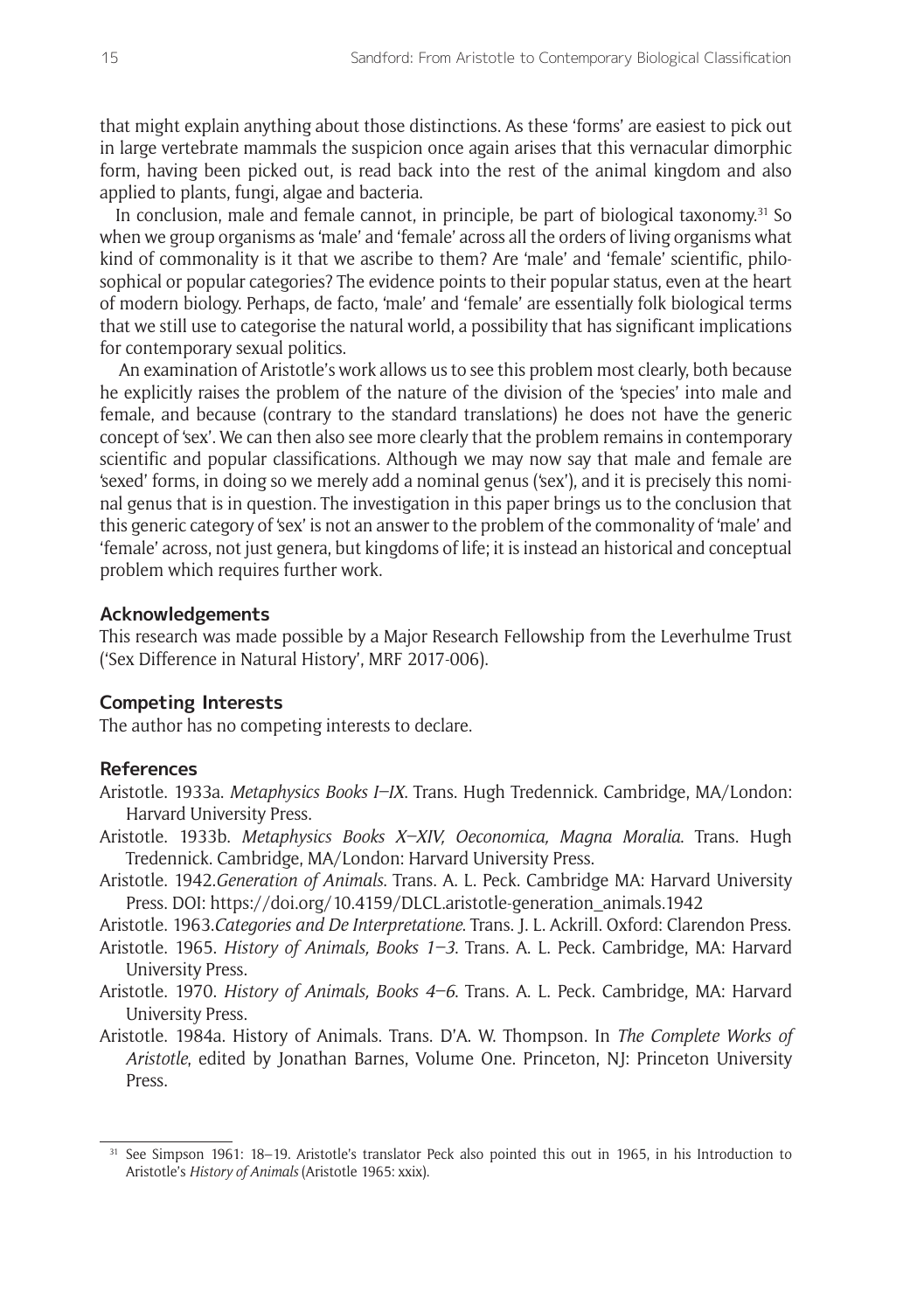- Aristotle. 1984b. Parts of Animals. Trans. W. Ogle. In *The Complete Works of Aristotle*, edited by Jonathan Barnes, Volume One. Princeton, NJ: Princeton University Press. DOI: [https://doi.](https://doi.org/10.1515/9781400835843-025) [org/10.1515/9781400835843-025](https://doi.org/10.1515/9781400835843-025)
- Aristotle. 1984c. Topics. Trans. W. A. Pickard-Cambridge. In *The Complete Works of Aristotle*, edited by Jonathan Barnes, Volume One. Princeton, NJ: Princeton University Press. DOI: <https://doi.org/10.1515/9781400835843-008>
- Aristotle. 1984d. Posterior Analytics. Trans. Jonathan Barnes. In *The Complete Works of Aristotle*, edited by Jonathan Barnes, Volume Two. Princeton, NJ: Princeton University Press.
- Aristotle. 1984e. Metaphysics. Trans. W. D. Ross. In *The Complete Works of Aristotle*, edited by Jonathan Barnes, Volume Two. Princeton, NJ: Princeton University Press.
- Aristotle. 1984f. Generation of Animals. Trans. A. Platt. In *The Complete Works of Aristotle*, edited by Jonathan Barnes, Volume One. Princeton, NJ: Princeton University Press.
- Aristotle. 1992. *De Partibus Animalium I and De Generatione Animalium I*. Trans. D. M. Balme. Oxford: Clarendon.
- Atran, Scott. 1990. *Cognitive Foundations of Natural History: Towards an Anthropology of Science*. Cambridge: Cambridge University Press.
- Balme, D. M. 1987a. "Aristotle's Use of Division and Differentiae". In *Philosophical issues in Aristotle's Biology*, edited by Alan Gotthelf and James G. Lennox. Cambridge: Cambridge University Press.
- Balme, David. 1987b. "Aristotle's Biology was not Essentialist". In *Philosophical issues in Aristotle's Biology*, edited by Alan Gotthelf and James G. Lennox. Cambridge: Cambridge University Press.
- Bivins, Roberta. 2000. "Sex Cells: Gender and the Language of Bacterial Genes". In *Journal of the History of Biology* 33: 113–139. DOI: [https://doi.org/10.1023/A:100477990](https://doi.org/10.1023/A:1004779902860) [2860](https://doi.org/10.1023/A:1004779902860)
- Connell, Sophia. 2016. *Aristotle on Female Animals: A Study of the Generation of Animals*. Cambridge: Cambridge University Press. DOI: [https://doi.org/10.1017/CBO97813164](https://doi.org/10.1017/CBO9781316479766) [79766](https://doi.org/10.1017/CBO9781316479766)
- Deslauriers, Marguerite. 1998. "Sex and Essence in Aristotle's *Metaphysics* and Biology". In *Feminist Interpretations of Aristotle*, edited by Cynthia A. Freeland, 138–167. PA: Pennsylvania University Press.
- Furth, Montgomery. 1987. "Aristotle's Biological Universe: An Overview". In *Philosophical issues in Aristotle's Biology*, edited by Alan Gotthelf and James G. Lennox. Cambridge: Cambridge University Press.
- Kosman, Aryeh. 2010. "Male and Female in Aristotle's *Generation of Animals*". In *Being, Nature, and Life in Aristotle: Essays in Honour of Allan Gotthelf*, edited by James G. Lennox and Robert Bolton. Cambridge: Cambridge University Press.
- Lennox, James G. 2001. *Aristotle's Philosophy of Biology: Studies in the Origins of Life Sciences*. Cambridge: Cambridge University Press.
- Margulis, Lynn, and Dorion Sagan. 1986. *Origins of Sex: Three Billion Years of Genetic Recombination*. New Haven/London: Yale University Press.
- Mayr, Ernst. 1991. *Principles of Systematic Zoology*. New York: McGraw-Hill.
- McGowan Tress, Daryl. 1992. "The Metaphysical Science of Aristotle's *Generation of Animals* and His Feminist Critics". *Review of Metaphysics* 46: 307–41.
- Minelli, A. 1993. *Biological Systematics: The State of the Art*. London: Chapman & Hall.
- Nielsen, Karen M. 2008. "The Private Parts of Animals: Aristotle on the Teleology of Sexual Difference". *Phronesis* 53: 373–405. DOI: <https://doi.org/10.1163/156852808X338337>